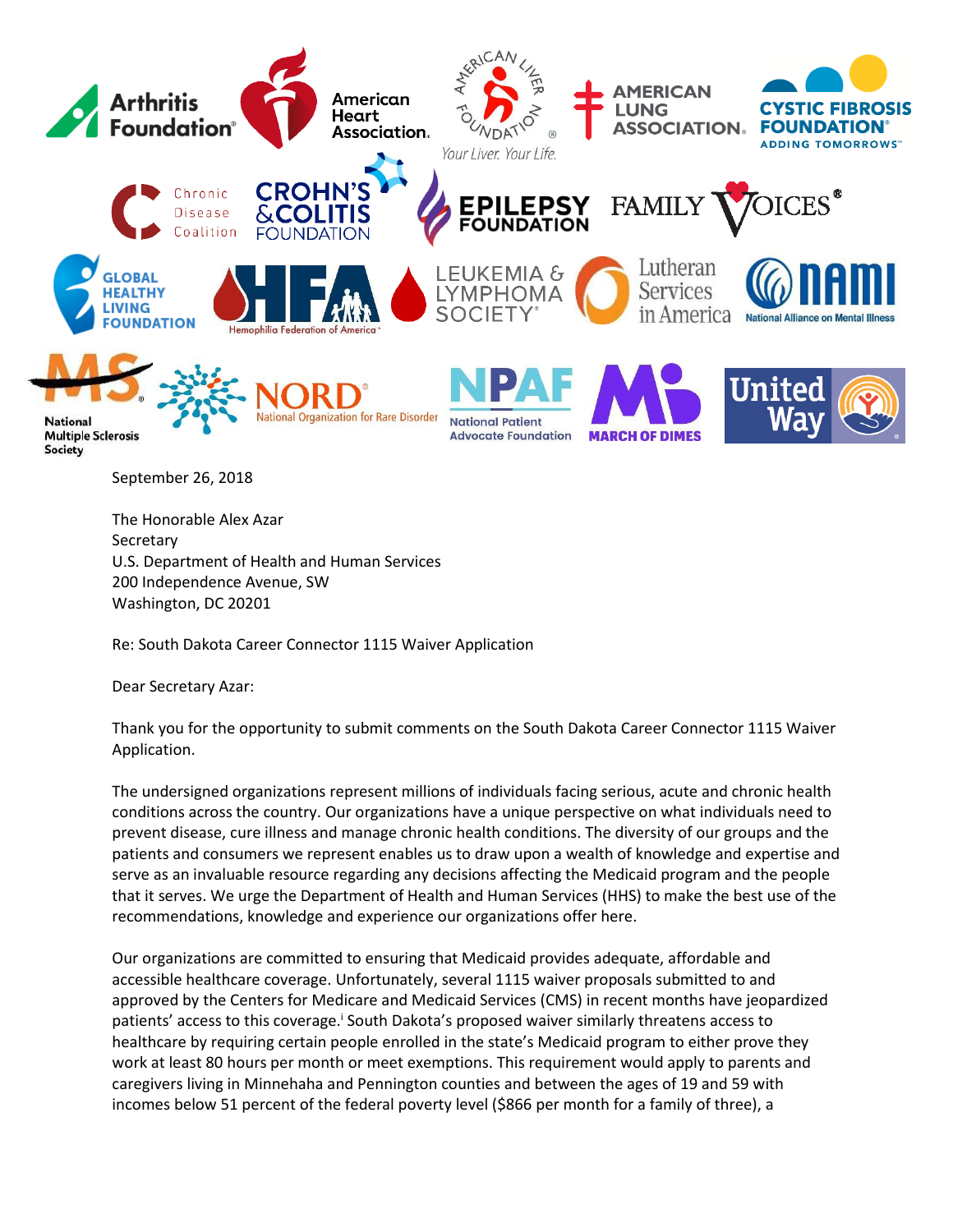vulnerable population that cannot afford additional barriers to healthcare coverage. Our organizations therefore ask HHS to reject this proposal.

One major consequence of the waiver will be to increase the administrative burden on all patients in these counties. Individuals will need to either prove that they meet certain exemptions or provide evidence of the number of hours they have worked and other "monthly milestones" they have met that are not fully defined. The case managers that South Dakota outlines in the application will not be sufficient to avoid placing this paperwork burden on patients, especially since the state proposes to use existing staff and resources to provide this case management.

Increasing administrative requirements will likely decrease the number of individuals with Medicaid coverage, regardless of whether they are exempt or not. Arkansas is currently implementing a similar policy requiring Medicaid enrollees to report their hours worked or their exemption. As of September 1, three months into implementation, the state has terminated coverage for 4,353 individuals and locked them out of coverage until January 2019.<sup>ii</sup> An additional 11,250 individuals had one or two months of noncompliance and are at risk for losing coverage in the coming months.<sup>ii</sup> In another case, after Washington state changed its renewal process from every twelve months to every six months and instituted new documentation requirements in 2003, approximately 35,000 fewer children were enrolled in the program by the end of 2004.<sup>iv</sup> Battling administrative red tape in order to keep coverage should not take away from patients' or caregivers' focus on maintaining their or their family's health.

Failing to navigate these burdensome administrative requirements could have serious – even life or death – consequences for people with serious, acute and chronic diseases. If the state finds that individuals have failed to comply with the new requirements for three months, they will have 30 days to prove their compliance or will be locked out of coverage for 90 days. People who are in the middle of treatment for a life-threatening disease, rely on regular visits with healthcare providers or must take daily medications to manage their chronic conditions cannot afford a sudden gap in their care.

Our organizations are also concerned that the current exemption criteria may not capture all individuals with, or at risk of, serious and chronic health conditions that prevent them from working. Additionally, South Dakota's "good cause" exemption that includes circumstances like hospitalizations or serious illnesses is still not sufficient to protect patients. In Arkansas, many individuals were unaware of the new requirements and therefore unaware that they needed to apply for such an exemption,<sup>v</sup> and in August the state granted just 45 good cause exemptions while terminating coverage for 4,353 individuals at the end of that month.<sup>vi</sup> Ultimately, even enrollees who meet the qualifications for "good cause" or other exemptions will likely have to provide documentation of their illness during the application and reassessment process, creating opportunities for administrative error that could jeopardize their coverage. No exemption criteria can circumvent this problem and the serious risk to the health of the people we represent.

Administering these requirements will be expensive for South Dakota. States such as Michigan, Pennsylvania, Kentucky, Tennessee and Virginia have estimated that setting up the administrative systems to track and verify exemptions and work activities will cost tens of millions of dollars.<sup>vii</sup> These costs would divert resources from Medicaid's core goal – providing health coverage to those without access to care.

Ultimately, the requirements outlined in this waiver do not further the goals of the Medicaid program or help low-income individuals improve their circumstances without needlessly compromising their access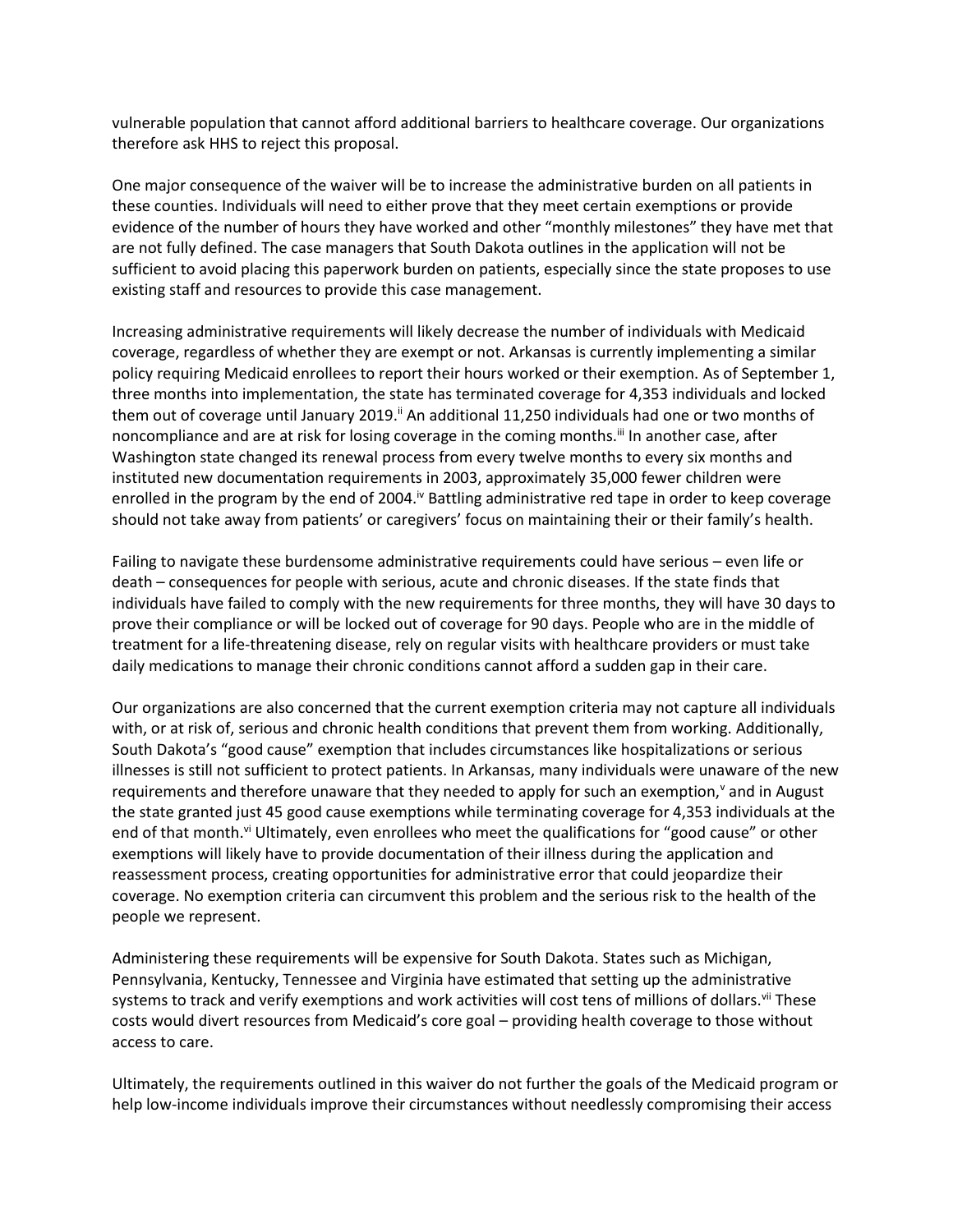to care. Many of the hypotheses that the waiver proposes to test – particularly 2.1 through 2.5 – are connected to employment outcomes but have no direct link to improving individuals' health. Additionally, most people on Medicaid who can work already do so.viii A study published in *JAMA Internal Medicine*, looked at the employment status and characteristics of Michigan's Medicaid enrollees.<sup>ix</sup> The study found only about a quarter were unemployed (27.6 percent). Of this 27.6 percent of enrollees, two thirds reported having a chronic physical condition and a quarter reported having a mental or physical condition that interfered with their ability to work. In another report looking at the impact of Medicaid expansion in Ohio, the majority of enrollees reported that that being enrolled in Medicaid made it easier to work or look for work (83.5 percent and 60 percent, respectively). $^{x}$ Terminating individuals' Medicaid coverage for non-compliance with these requirements will therefore hurt rather than help people search for and obtain employment.

If certain beneficiaries who do obtain work through this program increase their incomes above current Medicaid eligibility levels and meet additional requirements, South Dakota proposes to provide a year of Transitional Medical Benefits and up to one year of premium assistance. This provision is both a temporary fix and insufficient one, as individuals could still lose coverage if they get caught up in red tape trying to prove their continued compliance. Additionally, this premium assistance is capped and may not cover the full cost of individuals' premiums and cost-sharing such as copayments, coinsurance, and deductibles. Research has shown that cost-sharing for low-income populations limits the use of necessary healthcare services.<sup>xi</sup> Access to affordable, accessible and adequate health coverage for patients with serious and chronic illnesses therefore remains at risk.

Since the state comment period, South Dakota has updated its application with an estimate that fifteen percent of beneficiaries will lose their Medicaid coverage as a result of this program. However, the state's budget neutrality spreadsheets still do not reflect any changes in enrollment. This is especially concerning given the evidence from Arkansas and other sources clearly demonstrating that there would be coverages losses as a result of this waiver that need to be reflected in these estimates. The federal rules at 431.408 pertaining to state public comment process require at (a)(1)(i)(C) that a state include an estimate of the expected increase or decrease in annual enrollment and expenditures if applicable. The intent of this section of the regulations is to allow the public to comment on a Section 1115 proposal with adequate information to assess its impact. Therefore, CMS should at a minimum send the proposal back to South Dakota to update the budget neutrality information and reopen the state comment period for an additional 30 days before it makes any determination. A number of our organizations previously raised this issue with South Dakota during the state comment period.<sup>xii</sup>

Our organizations believe that healthcare should affordable, accessible and adequate. South Dakota's Career Connector 1115 Waiver Application does not meet that standard, and we urge HHS to reject this proposal. Thank you for the opportunity to provide comments.

Sincerely,

Arthritis Foundation American Heart Association American Liver Foundation American Lung Association Chronic Disease Coalition Crohn's and Colitis Foundation Cystic Fibrosis Foundation